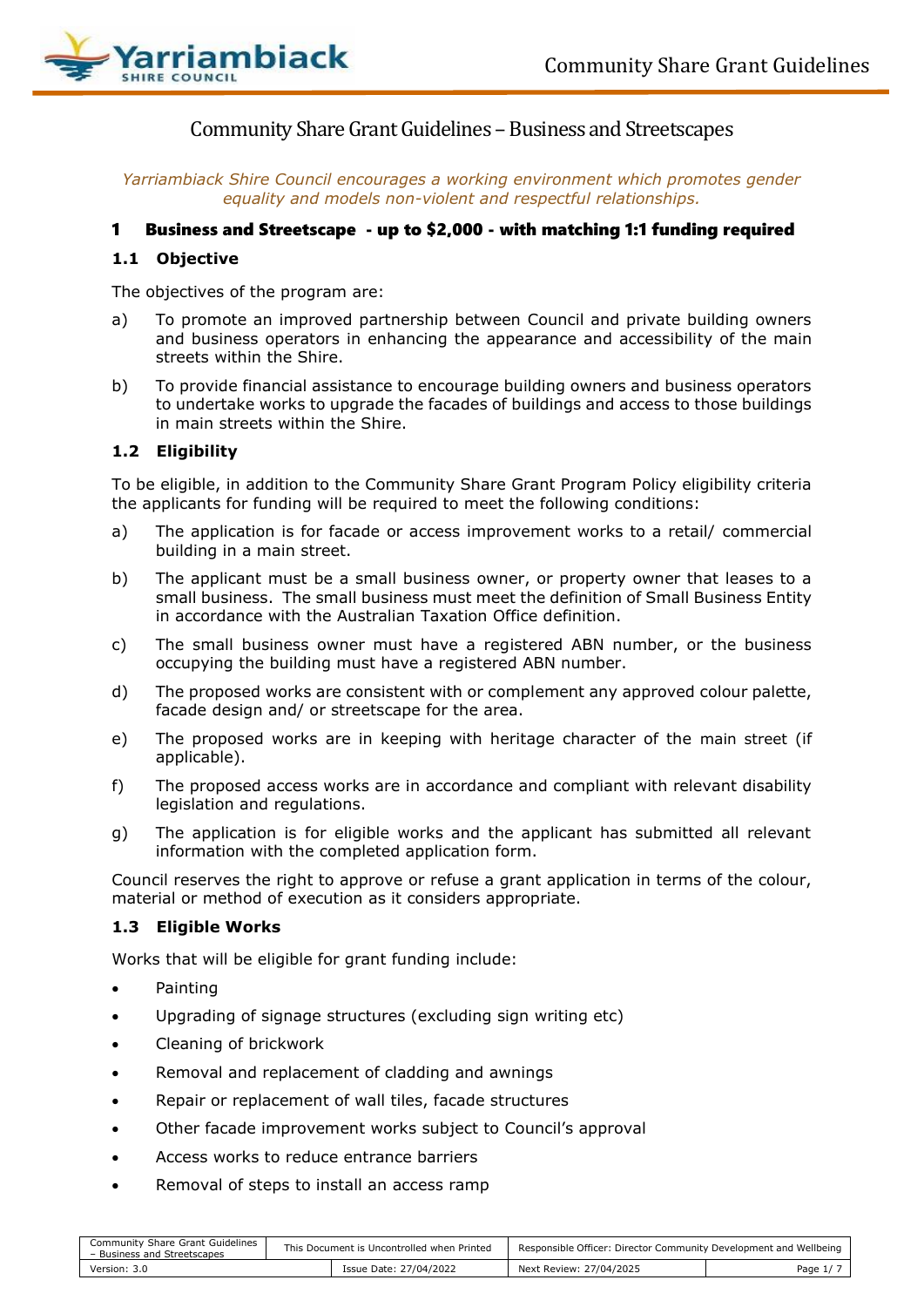

- Installation of handrails to existing ramp entry or additional stepped entry
- Minor works to make other parts of the existing premises more accessible will be considered.

It is the responsibility of the applicant to investigate the requirement of any necessary planning/ building permits through Councils planning/ building department. Costs associated with obtaining building/ planning permits may not be included in the total amount of the grant application but do constitute part of the 1:1 funding requirement.

Eligible works that are successful and require a planning/ building permit will need to submit a planning/ building application for approval prior to receiving funds for works.

## **1.4 Ineligibility**

The following criteria outlines ineligibility:

- a) An individual or organisation who received funding in the previous round of the Community Share Grant Program.
- b) Have submitted multiple applications for the Community Share Grant Program round. All will be considered ineligible.
- c) The application is for retrospective funding.
- d) Funding requests for reimbursement of funds already spent.
- e) Those with an ineffective management structure to manage financial and accounting requirements.
- f) Past funding recipients with outstanding debts to the Yarriambiack Shire Council and/or incomplete reporting on previous funding.
- g) The small business owner or property owner that leases to a small business have an outstanding debt to Yarriambiack Shire Council. This includes rates arrears.
- h) Works required as part of a development approval conditions of consent.
- i) Works on a building that has received grant funds from this program (or other council grant program) in the past five years.
- j) Application for signage.
- k) The applicant is a Council staff member, Councillor, or a staff member's immediate family where the family member directly benefits from the business.

#### **1.5 Assessment Criteria**

The following matters will be assessed in determining if a grant application is successful:

- a) The application is for facade or access improvement works to a retail/ commercial building in a main street.
- b) The applicant must be a small business owner or property owner that leases to a small business.
- c) The proposed access works are in accordance and compliant with relevant disability legislation and regulations.
- d) The application is for eligible works and the applicant has submitted all relevant information with the completed application form.
- e) Declaration of matching funds available to support the application.

Council reserves the right to approve or refuse a grant application in terms of the colour, material or method of execution as it considers appropriate.

A scoring matrix (Table 1) will be utilised by the Assessment Panel to score each project.

| Community Share Grant Guidelines<br>- Business and Streetscapes | This Document is Uncontrolled when Printed |                        | Responsible Officer: Director Community Development and Wellbeing |          |
|-----------------------------------------------------------------|--------------------------------------------|------------------------|-------------------------------------------------------------------|----------|
| Version: 3.0                                                    |                                            | Issue Date: 27/04/2022 | Next Review: 27/04/2025                                           | Page 2/7 |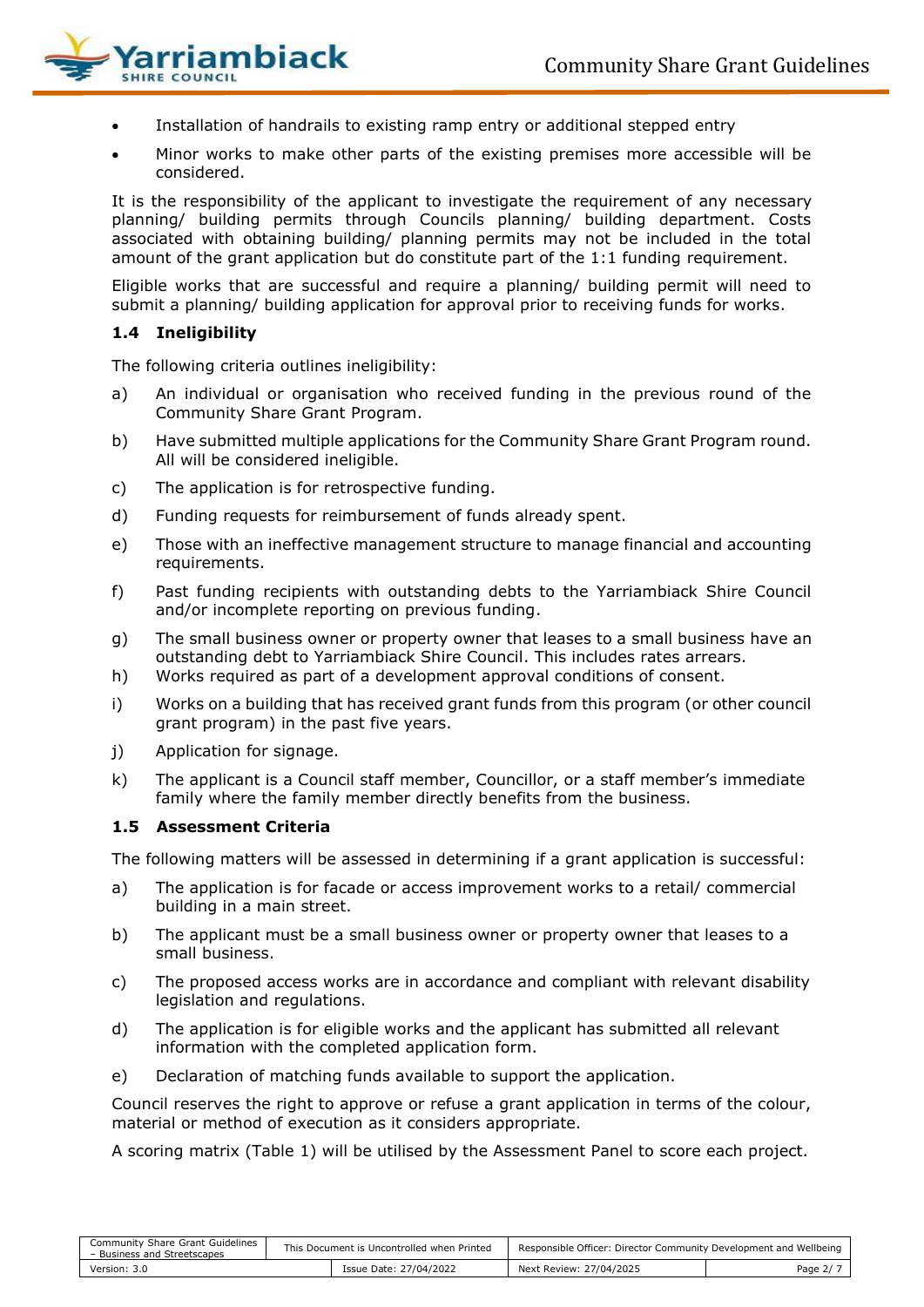

# **1.6 Terms of Funding**

- a) The Community Share Grants Program Business and Streetscape has two annual funding rounds as per the Policy.
- b) Organisations are only permitted to submit one application for each funding round.
- c) All mandatory questions within the application must be fully completed and include all requested attachments.
- d) Grants will be distributed on receipt of the submitted Grant Funding Agreement and associated invoice.
- e) All funds must be expended or assigned to an item of expenditure by the end of funding period, in accordance with the funding agreement.
- f) Applications will not be assessed if previous grants have not been acquitted by the due date.
- g) Successful applicants will be required to submit a grant acquittal by the end of the funding period.
- h) Auspiced applicants must provide a letter from the auspicing organisation confirming their commitment to the project and willingness to manage funds on behalf of the applicant.
- i) If an organisation is auspiced, funds will be paid to the auspicing organisation.
- j) Programs will not be funded retrospectively (i.e. they cannot have already occurred).
- k) The project budget must detail all expenditure and income items.
- l) All grants will be subject to the Goods & Services Tax (GST). All organisations must submit one of the following to receive payment:
	- i. Organisations with an Australian Business Number (ABN) registered for GST A tax invoice, inclusive of GST stating the organisation's ABN.
	- ii. Organisations with an Australian Business Number (ABN) not registered for GST - An invoice stating the organisation's ABN.
	- iii. Organisations without an Australian Business Number (ABN) An invoice for the Grant amount and a completed Statement by Supplier form.
- m) Council reserves the right to refuse funding.

#### **1.7 Step by Step Guide**

- a) All applicants must ensure they read the Community Share Grant Policy and Guidelines to familiarise with the program requirements.
- b) Check the eligibility and ineligibility sections of the Policy and Guidelines to determine if the organisation is eligible to apply for the current round.
- c) Ensure all areas of the application form are completed and provide attachments where required.
- d) Complete the Community Share Grants Application Form available for download / or via online submission at the Yarriambiack Shire Council Website.

Submit application using the following methods by the due date:

| Email:             | grants@yarriambiack.vic.gov.au                                                                           |
|--------------------|----------------------------------------------------------------------------------------------------------|
| In person:         | 34 Lyle Street, Warracknabeal                                                                            |
| Mail:              | PO Box 243, Warracknabeal 3393                                                                           |
| Online Submission: | Direct from website, ensuring all documentation is available when<br>commencing the application process. |

| Community Share Grant Guidelines<br>- Business and Streetscapes | This Document is Uncontrolled when Printed |                        | Responsible Officer: Director Community Development and Wellbeing |          |  |
|-----------------------------------------------------------------|--------------------------------------------|------------------------|-------------------------------------------------------------------|----------|--|
| Version: 3.0                                                    |                                            | Issue Date: 27/04/2022 | Next Review: 27/04/2025                                           | Page 3/7 |  |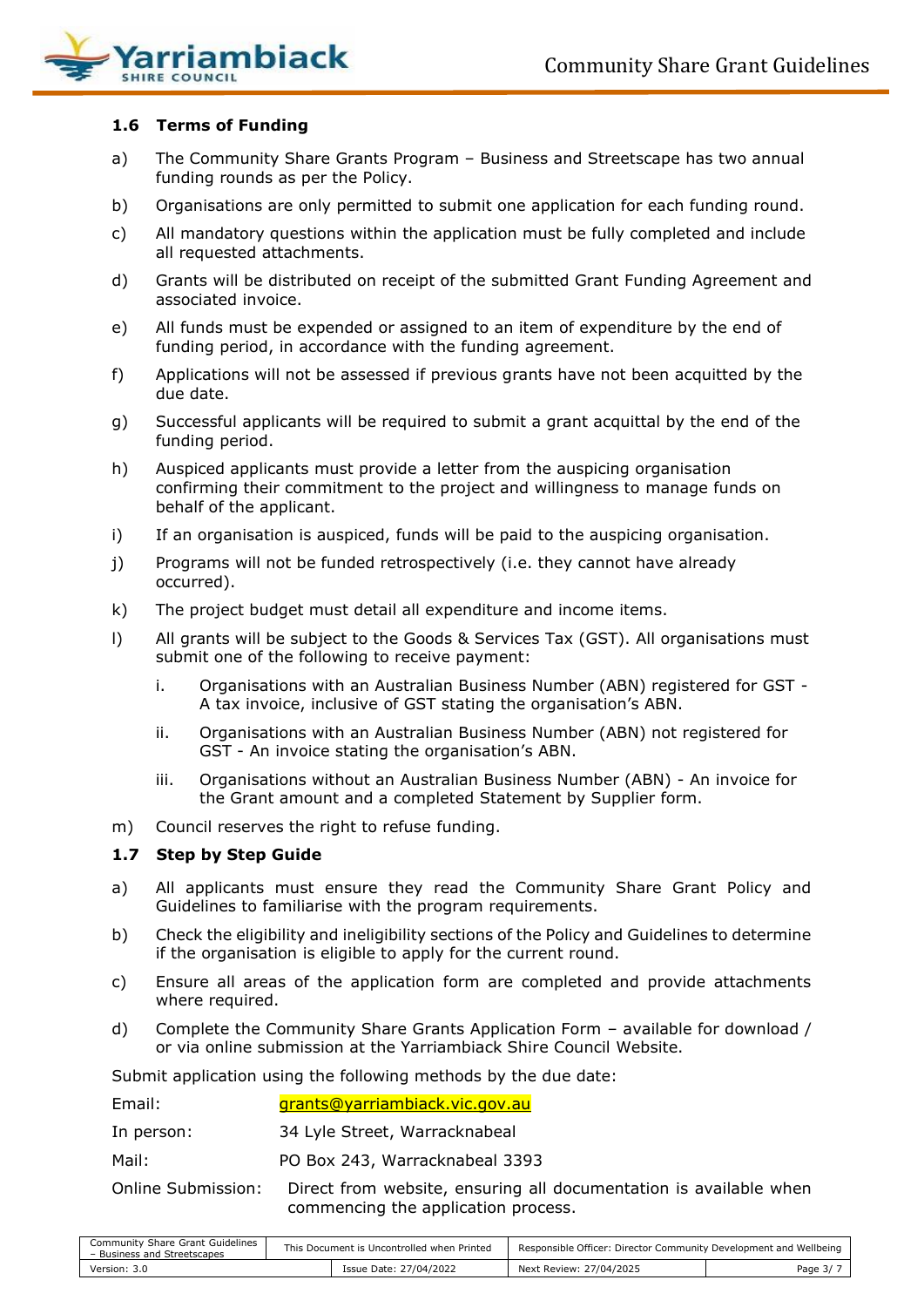

- e) Applicants will be notified in writing of the outcome by the timeline dates as outlined in the associated Policy.
- f) Successful applicants will be required to sign and return an agreement to Council before payment of the grant and commencement of the project.

| Community Share Grant Guidelines<br>- Business and Streetscapes | This Document is Uncontrolled when Printed |                        | Responsible Officer: Director Community Development and Wellbeing |          |  |
|-----------------------------------------------------------------|--------------------------------------------|------------------------|-------------------------------------------------------------------|----------|--|
| Version: 3.0                                                    |                                            | Issue Date: 27/04/2022 | Next Review: 27/04/2025                                           | Page 4/7 |  |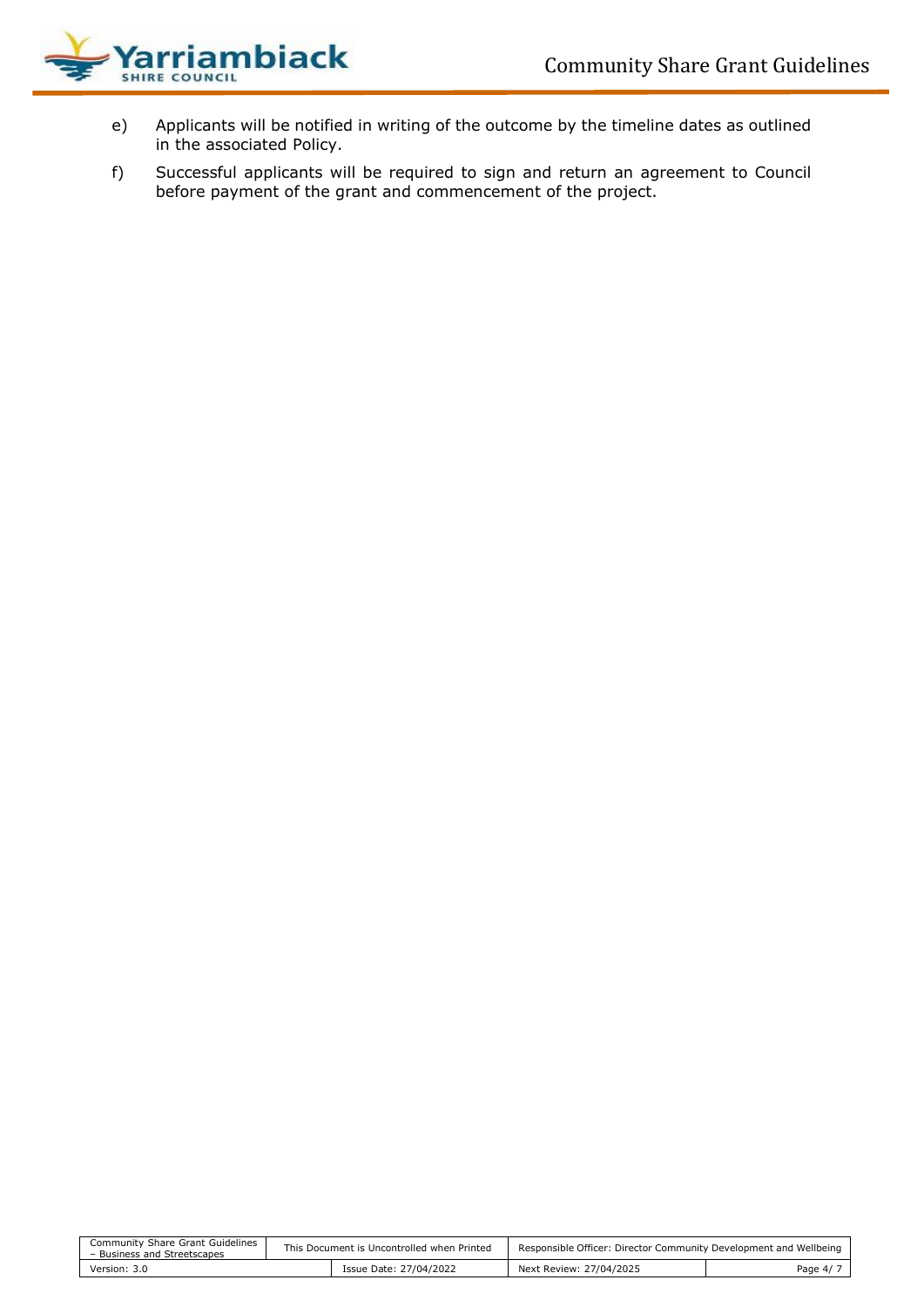

| TABLE 2: Business and Streetscape - up to \$2,000 - with matching 1:1 funding required |                                                                                                                  |                                                                                |                                                                                     |                                                                                                                                |                                                                                                                                                                                                                                                                                                                                                                                            |                                                                                                                                                                                         |                                                                                                                                       |
|----------------------------------------------------------------------------------------|------------------------------------------------------------------------------------------------------------------|--------------------------------------------------------------------------------|-------------------------------------------------------------------------------------|--------------------------------------------------------------------------------------------------------------------------------|--------------------------------------------------------------------------------------------------------------------------------------------------------------------------------------------------------------------------------------------------------------------------------------------------------------------------------------------------------------------------------------------|-----------------------------------------------------------------------------------------------------------------------------------------------------------------------------------------|---------------------------------------------------------------------------------------------------------------------------------------|
| <b>Criteria</b><br>/ No. of<br><b>Points</b>                                           | <b>Business Status</b>                                                                                           | <b>Works</b>                                                                   | <b>Matching Funds</b>                                                               | <b>Enhances inclusion</b>                                                                                                      | <b>Enhances Social Well</b><br>being                                                                                                                                                                                                                                                                                                                                                       | <b>Materials / Colour</b><br>Impact on<br><b>Community</b>                                                                                                                              | <b>Outstanding Debt</b>                                                                                                               |
| 3                                                                                      | Not-for-Profit<br>registered organisation<br>(in accordance with<br>eligibility criteria).                       | The works meet the<br>eligibility criteria as<br>outlined in the<br>Guideline. | The applicant has<br>identified matching<br>funds are committed<br>for the project. | The works aim to<br>provide a direct benefit<br>to a group of people to<br>enhance access to<br>facilities / buildings.        | The works will expand<br>on a vision for the<br>Community that aligns<br>with a Community<br>Action plan objective,<br>or Council Plan<br>objective, or expands<br>on current vision for<br>the building that<br>creates a significant<br>positive impact on<br>community spirit, along<br>with creating a sense of<br>pride and enhancing<br>social inclusion and/or<br>social wellbeing. | The materials, colours<br>and works will fit with<br>the townships overall<br>colours and theme.                                                                                        | The small business<br>owner or property<br>owner does not have an<br>outstanding debt to<br>Yarriambiack Shire<br>Council             |
| $\overline{\mathbf{2}}$                                                                | Small Business (per<br>ATO definition) or<br>person who owns a<br>building that is leased<br>to a Small Business | N/A                                                                            | N/A                                                                                 | The works aim to<br>provide an in direct<br>benefit to a group of<br>people to enhance<br>access to facilities /<br>buildings. | The building works will<br>foster a sense of place<br>and a sense of pride<br>amongst municipal<br>residents, whilst also<br>enhancing social<br>inclusion and/or social<br>wellbeing.                                                                                                                                                                                                     | The materials, colours<br>and works will be<br>slightly different to the<br>townships overall<br>colours and theme but<br>will complement or<br>build on what is<br>currently in place. | The small business<br>owner or property<br>owner has a debt owing<br>to Yarriambiack Shire<br>Council that is less than<br>30 days    |
| 0                                                                                      | Does not meet the<br>criteria                                                                                    | Does not meet the<br>criteria                                                  | Does not meet the<br>criteria                                                       | No benefit to enhance<br>access to facilities or<br>buildings                                                                  | Does not meet the<br>criteria                                                                                                                                                                                                                                                                                                                                                              | The material, colour<br>and/or works will not<br>complement the towns<br>streetscape or enhance<br>the look of the town.                                                                | The small business<br>owner or property<br>owner has a debt owing<br>to Yarriambiack Shire<br>Council that is greater<br>than 30 days |

| : Grant Guidelines<br>Community<br>энан | This Document<br>ed when Printed<br>. Uncontroller | onsible Officer:<br>: Director Community  <br><b>Door</b><br>velonment ar | nd Wellbeino |
|-----------------------------------------|----------------------------------------------------|---------------------------------------------------------------------------|--------------|
| ۔ . Version: ے                          | 27/04/2021<br>--<br>ີ                              | 27/04/2025<br>Next Review <sup>.</sup>                                    | Page         |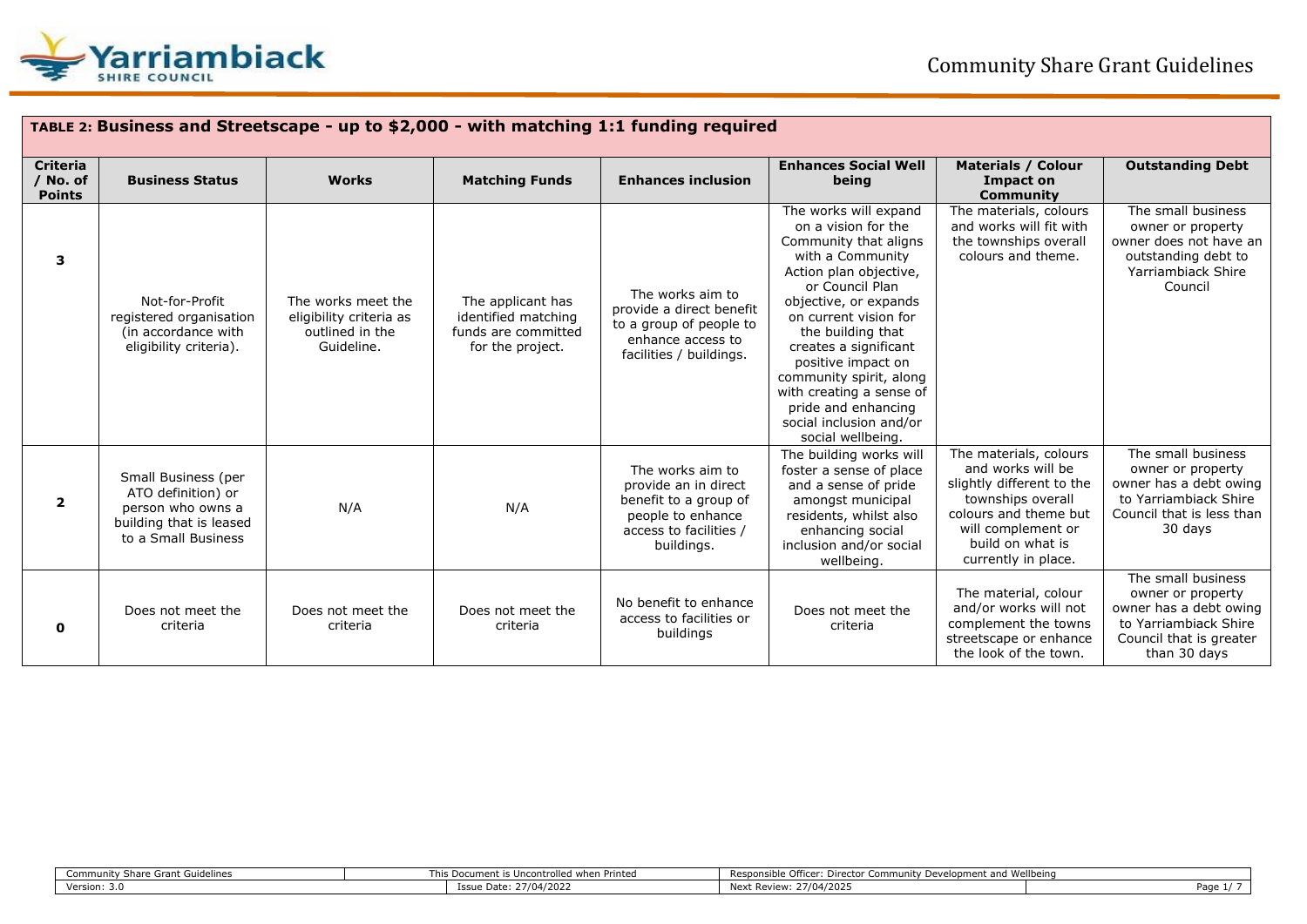

# 2 Application Form

# Business and Streetscape - up to \$2,000 - with matching 1:1 funding required

| <b>Organisation Name</b>               |                                                                                                                  |  |
|----------------------------------------|------------------------------------------------------------------------------------------------------------------|--|
| <b>Address</b>                         |                                                                                                                  |  |
| <b>Contact Name</b>                    |                                                                                                                  |  |
| <b>Contact Email</b>                   |                                                                                                                  |  |
| <b>Contact Phone</b>                   |                                                                                                                  |  |
| <b>Amount Applying</b><br>For (ex GST) |                                                                                                                  |  |
| ABN?                                   | Does the applicant or associated business have a registered                                                      |  |
| outstanding debt to Council?           | Does the small business owner or property owner have an                                                          |  |
|                                        | Is the small business owner or property owner an immediate<br>family member of a Councillor or Council Employee? |  |
| Project Description                    |                                                                                                                  |  |
| (no more than 500<br>words)            |                                                                                                                  |  |
| the project?                           | What is the contribution the small business owner / property owner will contribute to                            |  |
|                                        | How will the works enhance inclusion / accessibility?                                                            |  |
|                                        | How will the works contribute to enhancing the social wellbeing of the community?                                |  |
|                                        | Will the materials / colours blend into the theme and streetscape of the community?                              |  |

| Community Share Grant Guidelines | This Document is Uncontrolled when Printed |                        | Responsible Officer: Director Community Development and Wellbeing |           |
|----------------------------------|--------------------------------------------|------------------------|-------------------------------------------------------------------|-----------|
| Version: 3.0                     |                                            | Issue Date: 27/04/2022 | Next Review: 27/04/2025                                           | Page $1/$ |